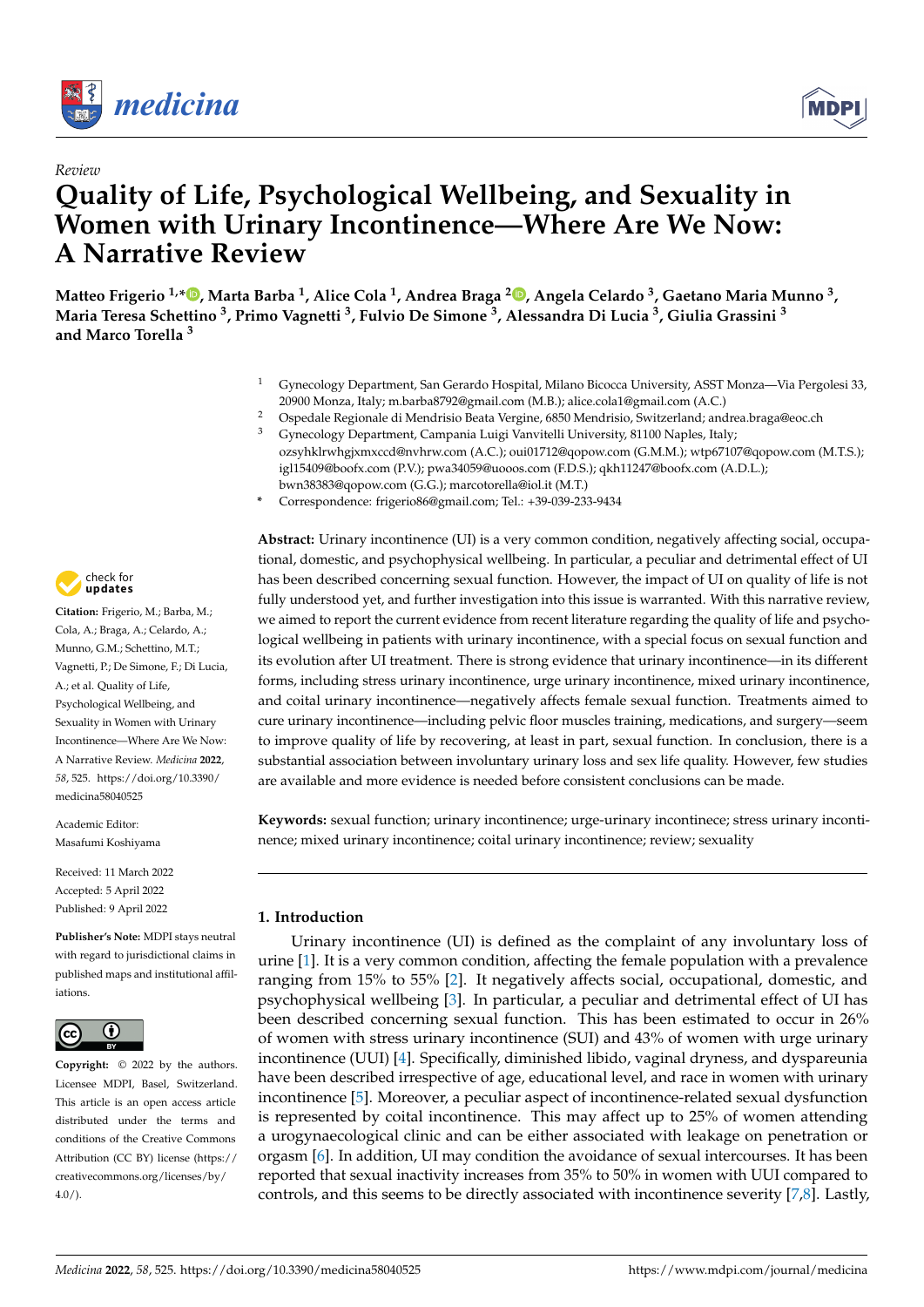a negative impact has also been demonstrated on the sexual function of male partners of women with UI in terms of less satisfaction and more erectile dysfunction compared with controls [\[9\]](#page-5-6).

However, the impact of UI on quality of life is not fully understood yet, and further investigation into this issue is warranted. Available reports use different definitions and analyze the impact of various treatments on different outcomes measures, thus making it difficult to develop a comprehensive overview of this issue. With this narrative review, we aimed to report the current evidence from recent literature regarding the quality of life and psychological wellbeing in patients with urinary incontinence, with a special focus on sexual function and its evolution after UI treatment.

#### **2. Stress Urinary Incontinence**

Stress urinary incontinence is defined as urinary leakage in the presence of an increase in intra-abdominal pressure without detrusor activation [\[10\]](#page-5-7). It is caused by urethral intrinsic deficiency, loss of urethral supports, or both. Conservative treatment of SUI involves the strengthening and re-education of pelvic floor muscles through physical exercises of pelvic floor muscles, biofeedback, and electro-stimulation techniques. Surgical treatment is managed through the injection of submucosal polymers around the sphincter, sub-urethral slings, or Burch colposuspension. SUI has been shown to negatively affect female sexual function in terms of less frequent sexual activity, less satisfaction, and more avoidance of sex compared to women without lower urinary tract symptoms (LUTS) [\[11\]](#page-5-8). When the impact of SUI on sexuality is compared with other forms of urinary incontinence—such as UUI or mixed urinary incontinence (MUI)—evidence is conflicting. While SUI had a smaller effect on sexual function than UUI or MUI in most studies, a Turkish study on 111 women showed that patients with urodynamic SUI had significantly lower Pelvic Organ Prolapse/Urinary Incontinence Sexual Questionnaire (PISQ-12) scores (meaning a higher sexual function impairment) compared to patients with UUI ( $p = 0.015$ ) [\[2](#page-4-1)[,12\]](#page-5-9). Similarly, in a Swedish cross-sectional study on 147 sexually active women with UI or overactive bladder (OAB), there was a tendency that women with SUI were more unsatisfied with their sexual life than those with MUI or OAB [\[13\]](#page-5-10). Specifically, in the SUI group, a negative impact on sexual desire and/or sexual satisfaction for the SUI group was found regarding insufficient vaginal lubrication, unsatisfying partner relationships, difficulties in reaching orgasm, and worries about urinary leakage during sexual activity. Other studies reported that some sexual disorders are specifically related to SUI compared to other forms of urinary incontinence, such as dyspareunia and coital urinary incontinence [\[14,](#page-5-11)[15\]](#page-5-12). In particular, the latter seems to be associated with urethral dysfunction [\[16\]](#page-5-13).

Literature suggests that successful treatment of SUI can improve overall female sexual function scores. Specifically, non-surgical management through pelvic floor muscle training (PFMT) seems to be associated with an improvement in sexual life [\[17\]](#page-5-14). Using validated tools, namely the Quality of Life Scale (QoLS-N) and the Bristol Female Lower Urinary Tract Symptoms (B-FLUTS) questionnaire, Bø et al. demonstrated a significant reduction in sex life, social life, and physical activity-related issues after 6 months of PFMT compared to controls [\[18\]](#page-5-15). Similarly, Zahariou et al. reported an improvement in all domains and total score of the Female Sexual Function Index (FSFI) after a 12-month program of supervised PFMT in a cohort of 70 women [\[19\]](#page-5-16). Moreover, surgical management of SUI seems to have a positive impact on sexual function according to reports. Overall, a certain grade in the improvement in sexual function has been described for all surgical procedures—in terms of less restriction of sexual activity as a result of fear of incontinence or negative emotional reactions during sex—while cases of deterioration related to de novo dyspareunia have been associated with concomitant procedures, such as posterior colporrhaphy [\[8,](#page-5-5)[20\]](#page-5-17). The mechanism through which anti-incontinence surgery is believed to improve sexual function is the cessation of SUI, in particular when this is associated with coital incontinence [\[21](#page-5-18)[,22\]](#page-5-19). No substantial differences in the impact of different procedures on sex life have been uncovered in comparison studies. Ward and Hilton assessed sex life in a 5-year extension of a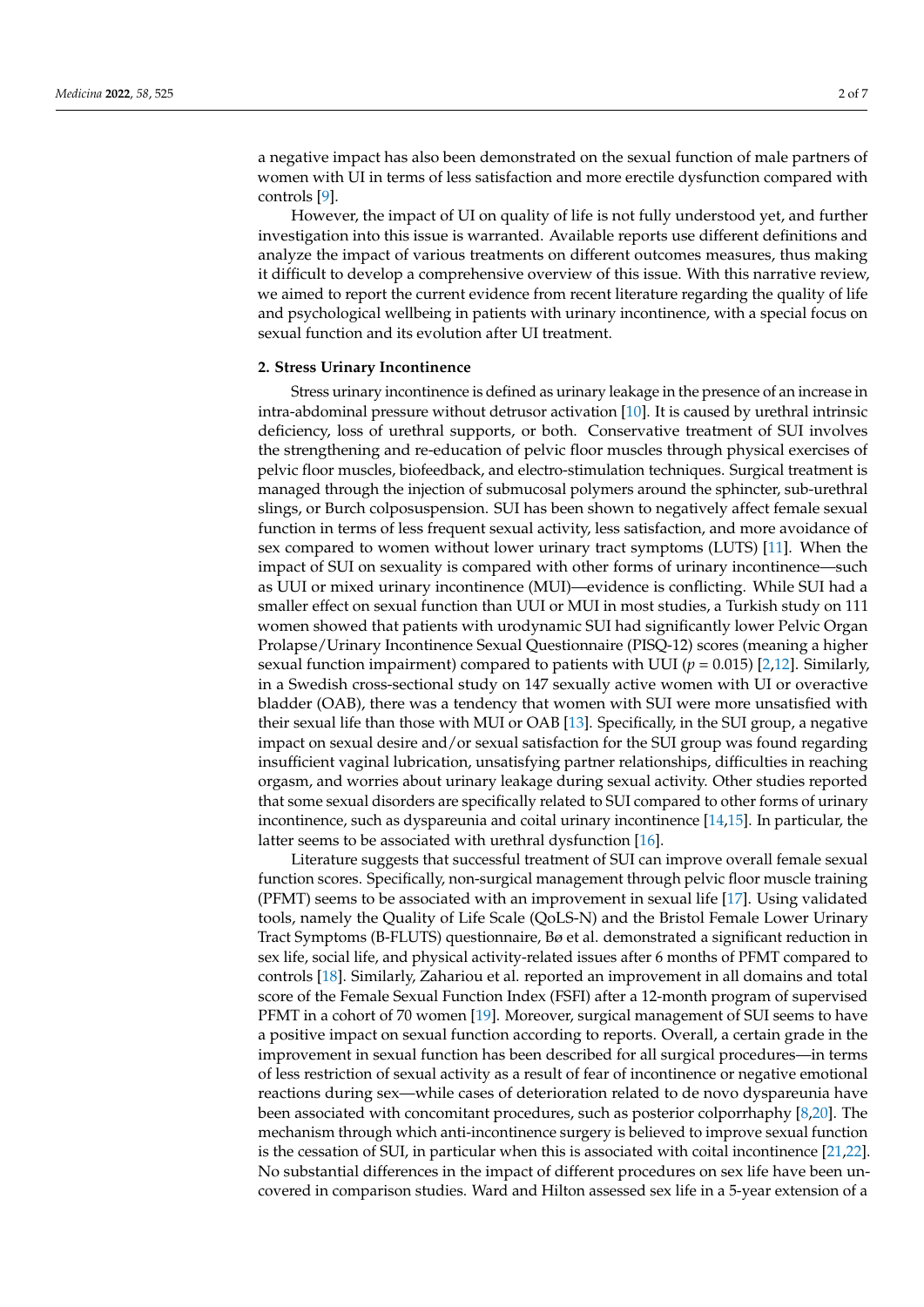multicenter randomized controlled trial of midurethral sling versus Burch colposuspension, and found no differences between groups [\[23\]](#page-5-20). Similarly, different types of tape do not seem to differently affect the impact on sexual function. Specifically, available studies comparing retropubic (TVT) and transobturator (TOT) approaches yield similar results on sex function [\[24](#page-5-21)[–26\]](#page-5-22). Jha et al. evaluated 113 women with pure SUI who underwent either TVT or TOT tapes, and who completed the PISQ-12 preoperatively and 6 months after the procedure [\[24\]](#page-5-21). The postoperative PISQ-12 score improved in both the physical and partner-related domains, and a reduction in episodes of coital incontinence was observed, irrespective of the surgical approach (retropubic or transobturator) performed. Similarly, other findings, reporting either the PISQ-12 or the Female Sexual Function Index (FSFI) postoperative scores, did not find significant differences in sexual function between the transobturator and the retropubic surgical routes [\[25](#page-5-23)[,26\]](#page-5-22). This seems to be also true for single-incision slings when compared to either retropubic or transobturator tapes, confirming that the positive impact of suburethral tapes on sexual function is likely to be independent of the type of sling [\[27](#page-5-24)[,28\]](#page-5-25). Very little data are available about sexual function after urethral bulking agents. This may also be due, at least in part, to the fact that—in most settings—this procedure is often reserved for patients 'unfit' for other anti-incontinence surgical procedures, due to multiple comorbidities. Consequently, assessment of sexual function in these women may be difficult due to the presence of several confounding variables. A randomized trial comparing TVT (111 patients) and urethral bulking agent (113 patients) for SUI treatment showed similar improvement in sexual function according to the PISQ-12 total scores [\[29\]](#page-6-0). Similarly, postoperative dyspareunia remained unchanged in both groups and there was no difference between the groups after 1 year. Recently, energy-based treatments have been proposed for the treatment of stress urinary incontinence. Desai et al. reported an improvement in both stress urinary incontinence and sexual function according to FSFI scores in a cohort of 37 women with SUI after radiofrequency treatment [\[30\]](#page-6-1). Similarly, Kuszka et al. demonstrated an improvement in PISQ-12 scores in a population of 59 women with SUI treated with an Erbium YAG laser [\[31\]](#page-6-2).

#### **3. Urge Urinary Incontinence**

Urge urinary incontinence is the involuntary loss of urine in correspondence with detrusor activation and represents a symptom of overactive bladder (OAB) [\[10\]](#page-5-7). OAB is a condition with a great impact on quality of life, including physical, social, psychological, and sexual aspects. It may be associated with neurological lesions or idiopathic, with the latter representing the predominant form. Urodynamic studies may—or may not—demonstrate detrusor hyperactivity in these patients. OAB and/or UUI treatment is aimed to relieve symptoms, and includes behavioral therapy, PFMT, and pharmacological treatment (antimuscarinic and ß3-agonists). Second-line treatments involve intradetrusor injections of botulinum toxin, neuromodulation (through posterior tibial nerve stimulation or sacral modulation), and exceptionally bladder augmentation enterocystoplasty [\[32,](#page-6-3)[33\]](#page-6-4). Studies clearly show that UUI has a negative impact on sexual function. A Korean crosssectional study investigating LUTS and sexual activity in 3372 premenopausal women with a structured internet survey found that those with OAB spectrum had a 4.8 times higher risk of sexual impairment compared to asymptomatic women [\[34\]](#page-6-5). Interestingly, patients with UUI have worse sexual function, even compared to women with other LUTS, such as SUI, in particular concerning sexual activity, orgasmic problems, and dyspareunia [\[4,](#page-5-1)[12](#page-5-9)[,35\]](#page-6-6).

Less evidence is available about the impact of different OAB treatments on sex life. Specifically, anticholinergic medications have been shown to improve the overall quality of life, but data on their effect on female sexual function are scarce. Oral therapy was evaluated in two non-randomized studies by Zachariou et al., comparing women with OAB treated with pharmacologic therapy—either extended-release tolterodine 4 mg or mirabegron 50 mg—to subjects who refused any treatment [\[36](#page-6-7)[,37\]](#page-6-8). In both papers, pharmacological treatment demonstrated an improvement in sexual function according to FSFI scores. Similarly, there is little published on the effect of second-line treatments for refractory OAB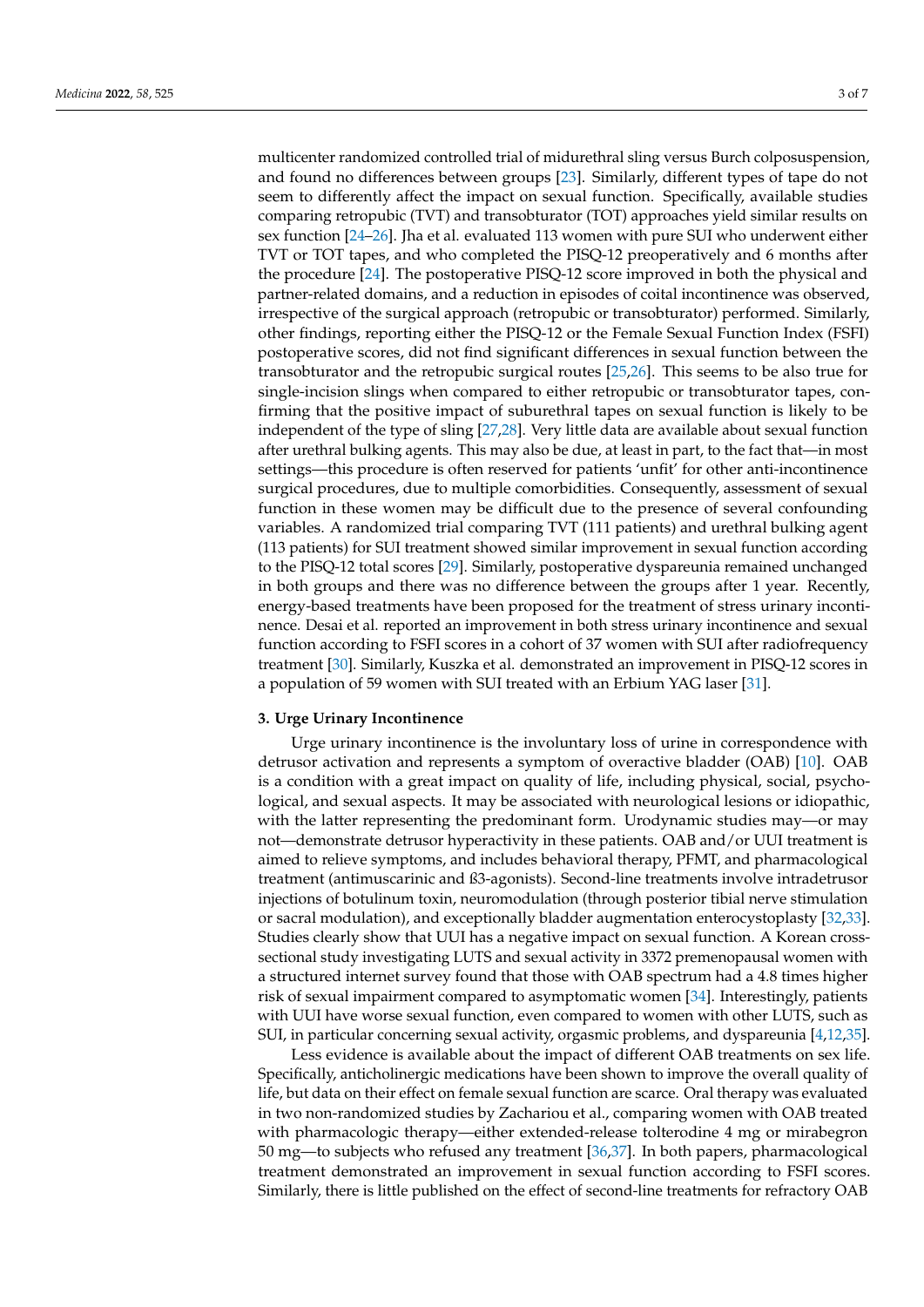on female sexual function. Intradetrusor injections of onabotulinum toxin A 100 U was evaluated in two prospective studies on an idiopathic population with UUI [\[38,](#page-6-9)[39\]](#page-6-10).

In both reports, an improvement in sexual function according to FSFI scores was noted, although their study populations were limited. Lastly, in a small study of 11 sexually active patients who underwent sacral neuromodulator implantation for OAB, an increase in desire, lubrication, orgasm, satisfaction, pain, and global sexual function was observed according to FSFI. Interestingly, no correlation was found between FSFI scores and relief of urinary symptoms [\[40\]](#page-6-11).

#### **4. Mixed Urinary Incontinence**

Mixed urinary incontinence (MUI) is defined as the coexistence of both SUI and UUI [\[10\]](#page-5-7). Most studies—unsurprisingly—suggest that the impact of MUI on sexual function is worse than the one observed in the case of isolated SUI or UUI [\[11\]](#page-5-8). An Israeli crosssectional study on 187 women demonstrated worse sexual function according to the PISQ-12 questionnaire in women with MUI compared to patients with isolated SUI [\[41\]](#page-6-12). Similarly, a Turkish cross-sectional study on 118 sexually active women observed lower mean PISQ-12 scores in MUI patients compared to those with isolated SUI and UUI [\[42\]](#page-6-13). From a qualitative point of view, a greater detrimental impact on sexual function is reported in patients with MUI compared to SUI, UUI, and continent women, for all FSFI domains—namely desire, arousal, lubrication, orgasm, satisfaction, and pain [\[43\]](#page-6-14).

Since MUI encapsulates different entities—such as UUI-predominant and SUI-predominant MUI—treatments can be very heterogeneous and data can be difficult to analyze, with particular reference to the impact on sexual function. However, the impact of UI treatment strategies on sex life is reported in corresponding paragraphs.

### **5. Coital Urinary Incontinence**

Coital urinary incontinence (CUI) is defined as the "complaint of involuntary loss of urine during coitus" [\[10\]](#page-5-7). This is very likely to be the most under-reported form of UI due to embarrassment. In particular, it seems that women very seldom voluntarily consult on the issue of coital incontinence unless they are asked directly by physicians or self-compiled questionnaires [\[15\]](#page-5-12). Consequently—compared to other types of UI—coital incontinence may be particularly difficult to understand and research. According to a systematic review, this represents a frequent condition with prevalences ranging between 10% and 27% [\[22\]](#page-5-19). However, for women attending urogynecology clinics for symptomatic urinary incontinence, the prevalence may be much higher—up to 56%—but less than a tenth of them seek consultation for this disorder before direct questioning [\[16\]](#page-5-13). Due to the limited data, the pathophysiology of coital incontinence is not fully understood. Traditionally, it is divided into incontinence during penetration and incontinence at orgasm. The first is believed to be more prevalent in women with stress incontinence, while the latter is considered to be more common in women with detrusor overactivity. Overall, CUI seems to be more prevalent in patients with urodynamic stress incontinence compared to detrusor overactivity, and urethral dysfunction has been proposed as the possible causative mechanism [\[15\]](#page-5-12). In particular, low maximal urethral closure pressure was found to be a four-times fold the independent predictor of CUI in an observational study involving 505 sexually active women [\[16\]](#page-5-13). Although urinary incontinence during coitus may obviously lead to reduced sexual desire, reduced ability to achieve an orgasm, and impaired sexual relationships, its impact on quality of life is still unclear due to difficulties in investigating this condition [\[44\]](#page-6-15). Recently, the International Female Coital Incontinence Questionnaire (IFCI-Q)—specifically designed to evaluate the presence, severity, and type of CUI and its impact on the quality of sexual intercourse—has been developed and validated [\[45\]](#page-6-16). Authors found that CUI restricts sexual activity in 57% of patients, negatively interfered with achieving orgasm in 67% of them, and up to 77% would abstain from sexual activity. These data are in line with previous reports that confirmed a significant impact of CUI on patients' quality and frequency of sexual activity [\[6\]](#page-5-3). Gray et al., in 2017, evaluated a total of 2312 women using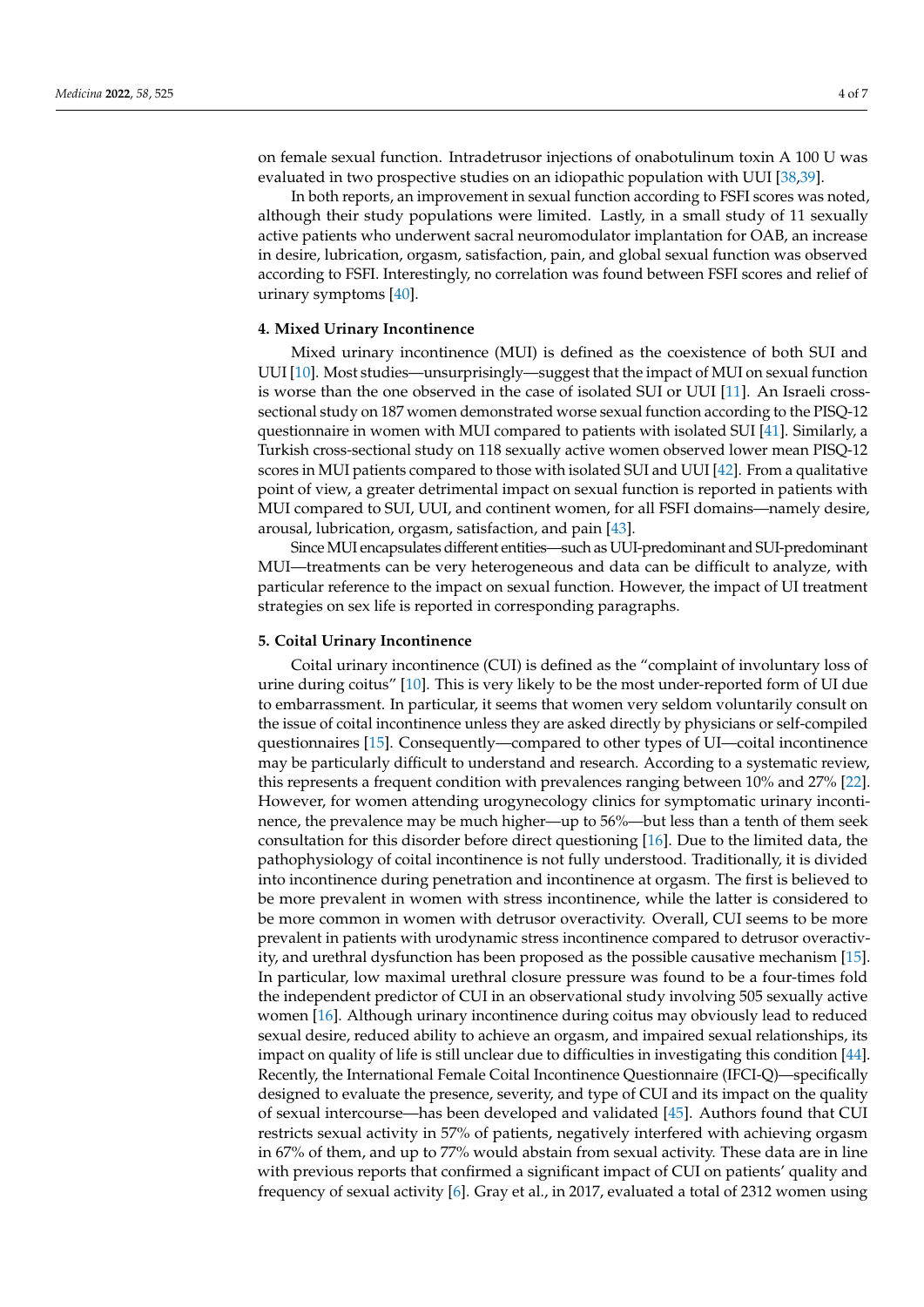the electronic Personal Assessment Questionnaire Pelvic Floor (ePAQ-PF) in advance of their urogynecology consultation. They found that in women with CUI, there was significant self-avoidance of sex, partner avoidance of sex, and impaired quality of sex life due to sexual problems compared to controls [\[46\]](#page-6-17). Interestingly, in a subgroup of patients, midurethral sling surgical treatment resulted in a significant improvement in all coital incontinence symptoms 3 months postoperatively [\[46\]](#page-6-17). CUI has been shown to negatively affect the overall quality of life according to the King's Health questionnaire in all domains apart from sleep/energy [\[47\]](#page-6-18). A detrimental impact on psychological wellbeing has also been described in women with CUI. In a cross-sectional Swedish study, half of the women with CUI said that their sexual life was spoiled from worry, and dissatisfaction with sexual life was strongly correlated to unsatisfying psychological health [\[13\]](#page-5-10). In another study, 80% of patients said they feel depressed due to CUI [\[45\]](#page-6-16). However, data on the impact of CUI on psychological health are limited, and further studies that use validated tools are advisable before making conclusions.

The few studies available regarding the effects of PFMT on female sexual function in patients with CUI report a significant improvement in women's sexuality as a consequence of a reduction in the episodes of incontinence during intercourses [\[18,](#page-5-15)[19\]](#page-5-16). Other treatments for CUI are usually tailored on urodynamic findings and may refer to either SUI or UUI usual management strategies. In women complaining of CUI during orgasm with documented detrusor overactivity, antimuscarinic treatment resulted in symptomatic relief in 60% of patients [\[21\]](#page-5-18). In women with CUI on penetration and urodynamic SUI, up to 80% are successfully treated with anti-incontinence surgery [\[22\]](#page-5-19).

#### **6. Conclusions**

The current review summarizes the impact of urinary incontinence on sexual function. There is strong evidence that urinary incontinence—in its different forms—negatively affects female sexual function. Treatments aimed to cure urinary incontinence—including pelvic floor muscles training, medications, and surgery—seem to improve quality of life by recovering at least in part sexual function. Since this was not a systematic review, a possible limitation may be found in the narrative nature of this work; thus, some studies containing important information have not been retrieved and analyzed as a consequence of the searching strategy. However, more evidence is needed before consistent conclusions can be made.

**Author Contributions:** Conceptualization M.F., M.B., A.C. (Alice Cola), A.B., A.C. (Angela Celardo), G.M.M., M.T.S., P.V., F.D.S., A.D.L., G.G., M.T.; methodology, M.F., M.B., (Alice Cola), A.B., A.C. (Angela Celardo), G.M.M., M.T.S., P.V., F.D.S., A.D.L., G.G., M.T.; investigation, M.F., M.B., A.C. (Alice Cola), A.B., A.C. (Angela Celardo), G.M.M., M.T.S., P.V., F.D.S., A.D.L., G.G., M.T.; writing—original draft preparation, review and editing, M.F., M.B., A.C. (Alice Cola), A.B., A.C. (Angela Celardo), G.M.M., M.T.S., P.V., F.D.S., A.D.L., G.G., M.T.; supervision, M.F., M.T. All authors have read and agreed to the published version of the manuscript.

**Funding:** This research received no external funding.

**Institutional Review Board Statement:** Not applicable.

**Informed Consent Statement:** Not applicable.

**Data Availability Statement:** Not applicable.

**Conflicts of Interest:** The authors declare no conflict of interest.

#### **References**

- <span id="page-4-0"></span>1. Abrams, P.; Cardozo, L.; Khoury, A.E.; Wein, A. (Eds.) *International Consultation on Urinary Incontinence*, 5th ed.; Health Publications Ltd.: Plymbridge, UK, 2013; p. P1897.
- <span id="page-4-1"></span>2. Asoglu, M.R.; Selcuk, S.; Cam, C.; Cogendez, E.; Karateke, A. Effects of urinary incontinence subtypes on women's quality of life (including sexual life) and psychosocial state. *Eur. J. Obstet. Gynecol. Reprod. Biol.* **2014**, *176*, 187–190. [\[CrossRef\]](http://doi.org/10.1016/j.ejogrb.2014.02.008) [\[PubMed\]](http://www.ncbi.nlm.nih.gov/pubmed/24630299)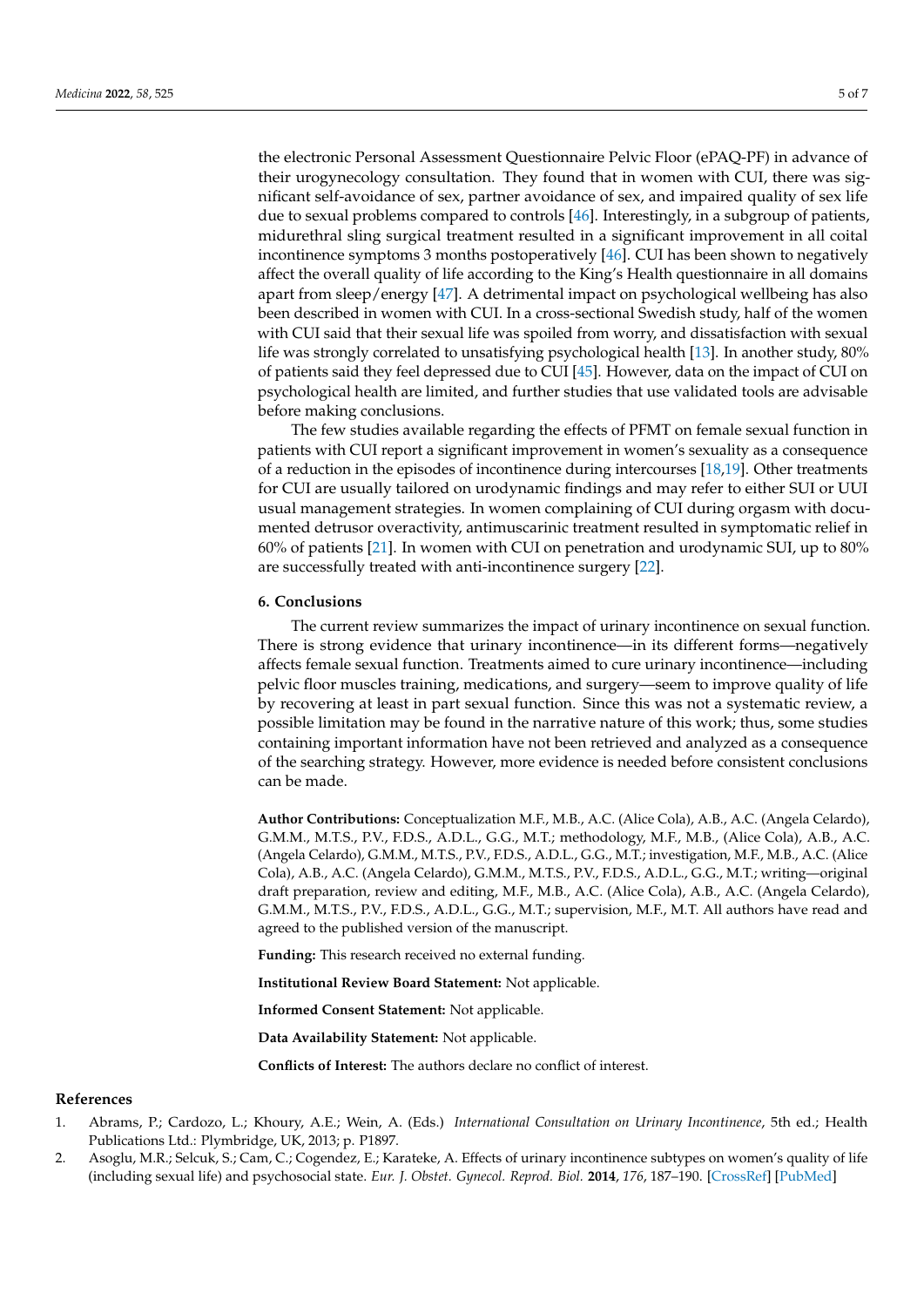- <span id="page-5-0"></span>3. Kwon, B.E.; Kim, G.Y.; Son, Y.J.; Roh, Y.S.; You, M.A. Quality of life of women with urinary incontinence: A systematic literature review. *Int. Neurourol. J.* **2010**, *14*, 133–138. [\[CrossRef\]](http://doi.org/10.5213/inj.2010.14.3.133) [\[PubMed\]](http://www.ncbi.nlm.nih.gov/pubmed/21179330)
- <span id="page-5-1"></span>4. Walters, M.D.; Taylor, S.; Schoenfeld, L.S. Psychosexual study of women with detrusor instability. *Obstet. Gynecol.* **1990**, *75*, 22–26. [\[PubMed\]](http://www.ncbi.nlm.nih.gov/pubmed/2296416)
- <span id="page-5-2"></span>5. Handa, V.L.; Harvey, L.; Cundiff, G.W.; Siddique, S.A.; Kjerulff, K.H. Sexual function among women with urinary incontinence and pelvic organ prolapse. *Am. J. Obstet. Gynecol.* **2004**, *191*, 751–756. [\[CrossRef\]](http://doi.org/10.1016/j.ajog.2003.11.017) [\[PubMed\]](http://www.ncbi.nlm.nih.gov/pubmed/15467535)
- <span id="page-5-3"></span>6. Hilton, P. Urinary incontinence during sexual intercourse: A common, but rarely volunteered, symptom. *Br. J. Obstet. Gynaecol.* **1988**, *95*, 377–381. [\[CrossRef\]](http://doi.org/10.1111/j.1471-0528.1988.tb06609.x) [\[PubMed\]](http://www.ncbi.nlm.nih.gov/pubmed/3382610)
- <span id="page-5-4"></span>7. Coyne, K.S.; Sexton, C.C.; Thompson, C.; Kopp, Z.S.; Milsom, I.; Kaplan, S.A. The impact of OAB on sexual health in men and women: Results from EpiLUTS. *J. Sex. Med.* **2011**, *8*, 1603–1615. [\[CrossRef\]](http://doi.org/10.1111/j.1743-6109.2011.02250.x) [\[PubMed\]](http://www.ncbi.nlm.nih.gov/pubmed/21492396)
- <span id="page-5-5"></span>8. Brubaker, L.; Chiang, S.; Zyczynski, H.; Norton, P.; Kalinoski, D.L.; Stoddard, A.; Kusek, J.W.; Steers, W.; Urinary Incontinence Treatment Network. The impact of stress incontinence surgery on female sexual function. *Am. J. Obstet. Gynecol.* **2009**, *200*, 562-e1. [\[CrossRef\]](http://doi.org/10.1016/j.ajog.2008.11.017)
- <span id="page-5-6"></span>9. Bekker, M.D.; Beck, J.J.; Putter, H.; Van Driel, M.F.; Pelger, R.C.; Schultz, W.C.W.; à Nijeholt, G.A.L.; Elzevier, H.W. Sexual experiences of men with incontinent partners. *J. Sex. Med.* **2010**, *7*, 1877–1882. [\[CrossRef\]](http://doi.org/10.1111/j.1743-6109.2010.01718.x)
- <span id="page-5-7"></span>10. Haylen, B.T.; De Ridder, D.; Freeman, R.M.; Swift, S.E.; Berghmans, B.; Lee, J.; Monga, A.; Petri, E.; Rizk, D.E.; Sand, P.K.; et al. An International Urogynecological Association (IUGA)/International Continence Society (ICS) joint report on the terminology for female pelvic floor dysfunction. *Int. Urogynecol. J.* **2010**, *21*, 5–26. [\[CrossRef\]](http://doi.org/10.1007/s00192-009-0976-9)
- <span id="page-5-8"></span>11. Lim, R.; Liong, M.L.; Leong, W.S.; Khan, N.A.; Yuen, K.H. Effect of Stress Urinary Incontinence on the Sexual Function of Couples and the Quality of Life of Patients. *J. Urol.* **2016**, *196*, 153–158. [\[CrossRef\]](http://doi.org/10.1016/j.juro.2016.01.090)
- <span id="page-5-9"></span>12. Duralde, E.R.; Rowen, T.S. Urinary Incontinence and Associated Female Sexual Dysfunction. *Sex. Med. Rev.* **2017**, *5*, 470–485. [\[CrossRef\]](http://doi.org/10.1016/j.sxmr.2017.07.001) [\[PubMed\]](http://www.ncbi.nlm.nih.gov/pubmed/28827036)
- <span id="page-5-10"></span>13. Nilsson, M.; Lalos, O.; Lindkvist, H.; Lalos, A. How do urinary incontinence and urgency affect women's sexual life? *Acta Obstet. Gynecol. Scand.* **2011**, *90*, 621–628. [\[CrossRef\]](http://doi.org/10.1111/j.1600-0412.2011.01120.x)
- <span id="page-5-11"></span>14. Oh, S.J.; Ku, J.H.; Choo, M.S.; Yun, J.M.; Kim, D.Y.; Park, W.H. Health-related quality of life and sexual function in women with stress urinary incontinence and overactive bladder. *Int. J. Urol.* **2008**, *15*, 62–67; discussion 67. [\[CrossRef\]](http://doi.org/10.1111/j.1442-2042.2007.01905.x) [\[PubMed\]](http://www.ncbi.nlm.nih.gov/pubmed/18184175)
- <span id="page-5-12"></span>15. Moran, P.A.; Dwyer, P.L.; Ziccone, S.P. Urinary leakage during coitus in women. *J. Obstet. Gynaecol.* **1999**, *19*, 286–288. [\[CrossRef\]](http://doi.org/10.1080/01443619965084) [\[PubMed\]](http://www.ncbi.nlm.nih.gov/pubmed/15512297)
- <span id="page-5-13"></span>16. Lau, H.H.; Huang, W.C.; Su, T.H. Urinary leakage during sexual intercourse among women with incontinence: Incidence and risk factors. *PLoS ONE* **2017**, *12*, e0177075. [\[CrossRef\]](http://doi.org/10.1371/journal.pone.0177075) [\[PubMed\]](http://www.ncbi.nlm.nih.gov/pubmed/28542221)
- <span id="page-5-14"></span>17. Beji, N.K.; Yalcin, O.; Erkan, H.A. The effect of pelvic floor training on sexual function of treated patients. *Int. Urogynecol. J.* **2003**, *14*, 234–238; discussion 238. [\[CrossRef\]](http://doi.org/10.1007/s00192-003-1071-2) [\[PubMed\]](http://www.ncbi.nlm.nih.gov/pubmed/14530833)
- <span id="page-5-15"></span>18. Bø, K.; Talseth, T.; Vinsnes, A. Randomized controlled trial on the effect of pelvic floor muscle training on quality of life and sexual problems in genuine stress incontinent women. *Acta Obstet. Gynecol. Scand.* **2000**, *79*, 598–603.
- <span id="page-5-16"></span>19. Zahariou, A.G.; Karamouti, M.V.; Papaioannou, P.D. Pelvic floor muscle training improves sexual function of women with stress urinary incontinence. *Int. Urogynecol. J.* **2008**, *19*, 401–406. [\[CrossRef\]](http://doi.org/10.1007/s00192-007-0452-3)
- <span id="page-5-17"></span>20. Haase, P.; Skibsted, L. Influence of operations for stress incontinence and/or genital descensus on sexual life. *Acta Obstet. Gynecol. Scand.* **1988**, *67*, 659–661. [\[CrossRef\]](http://doi.org/10.3109/00016348809004283) [\[PubMed\]](http://www.ncbi.nlm.nih.gov/pubmed/3247840)
- <span id="page-5-18"></span>21. Serati, M.; Salvatore, S.; Uccella, S.; Cromi, A.; Khullar, V.; Cardozo, L.; Bolis, P. Urinary incontinence at orgasm: Relation to detrusor overactivity and treatment efficacy. *Eur. Urol.* **2008**, *54*, 911–915. [\[CrossRef\]](http://doi.org/10.1016/j.eururo.2007.11.008)
- <span id="page-5-19"></span>22. Serati, M.; Salvatore, S.; Uccella, S.; Nappi, R.E.; Bolis, P. Female urinary incontinence during intercourse: A review on an understudied problem for women's sexuality. *J. Sex. Med.* **2009**, *6*, 40–48. [\[CrossRef\]](http://doi.org/10.1111/j.1743-6109.2008.01055.x) [\[PubMed\]](http://www.ncbi.nlm.nih.gov/pubmed/19170835)
- <span id="page-5-20"></span>23. Ward, K.L.; Hilton, P.; UK and Ireland TVT Trial Group. Tension-free vaginal tape versus colposuspension for primary urodynamic stress incontinence: 5-year follow up. *BJOG* **2008**, *115*, 226–233. [\[CrossRef\]](http://doi.org/10.1111/j.1471-0528.2007.01548.x) [\[PubMed\]](http://www.ncbi.nlm.nih.gov/pubmed/17970791)
- <span id="page-5-21"></span>24. Jha, S.; Moran, P.; Greenham, H.; Ford, C. Sexual function following surgery for urodynamic stress incontinence. *Int. Urogynecol. J.* **2007**, *18*, 845–850. [\[CrossRef\]](http://doi.org/10.1007/s00192-006-0245-0) [\[PubMed\]](http://www.ncbi.nlm.nih.gov/pubmed/17115231)
- <span id="page-5-23"></span>25. Murphy, M.; van Raalte, H.; Mercurio, E.; Haff, R.; Wiseman, B.; Lucente, V.R. Incontinence-related quality of life and sexual function following the tension-free vaginal tape versus the "inside-out" tension-free vaginal tape obturator. *Int. Urogynecol. J.* **2008**, *19*, 481–487. [\[CrossRef\]](http://doi.org/10.1007/s00192-007-0482-x) [\[PubMed\]](http://www.ncbi.nlm.nih.gov/pubmed/17940718)
- <span id="page-5-22"></span>26. Kim, D.Y.; Choi, J.D. Change of sexual function after midurethral sling procedure for stress urinary incontinence. *Int. J. Urol.* **2008**, *15*, 716–719. [\[CrossRef\]](http://doi.org/10.1111/j.1442-2042.2008.02108.x) [\[PubMed\]](http://www.ncbi.nlm.nih.gov/pubmed/18657201)
- <span id="page-5-24"></span>27. Tommaselli, G.A.; D'Afiero, A.; Di Carlo, C.; Formisano, C.; Fabozzi, A.; Nappi, C. Tension-free vaginal tape-O and -Secur for the treatment of stress urinary incontinence: A thirty-six month follow-up, single-blind, double arm, randomized study. *J. Minim. Invasive Gynecol.* **2013**, *2*, 198–204. [\[CrossRef\]](http://doi.org/10.1016/j.jmig.2012.11.008) [\[PubMed\]](http://www.ncbi.nlm.nih.gov/pubmed/23352582)
- <span id="page-5-25"></span>28. Naumann, G.; Steetskamp, J.; Meyer, M.; Laterza, R.; Skala, C.; Albrich, S.; Koelbl, H. Sexual function and quality of file following retropubic TVT and single-incision sling in women with stress urinary incontinence: Results of a prospective study. *Arch. Gynecol. Obstet.* **2013**, *287*, 959–966. [\[CrossRef\]](http://doi.org/10.1007/s00404-012-2669-8)